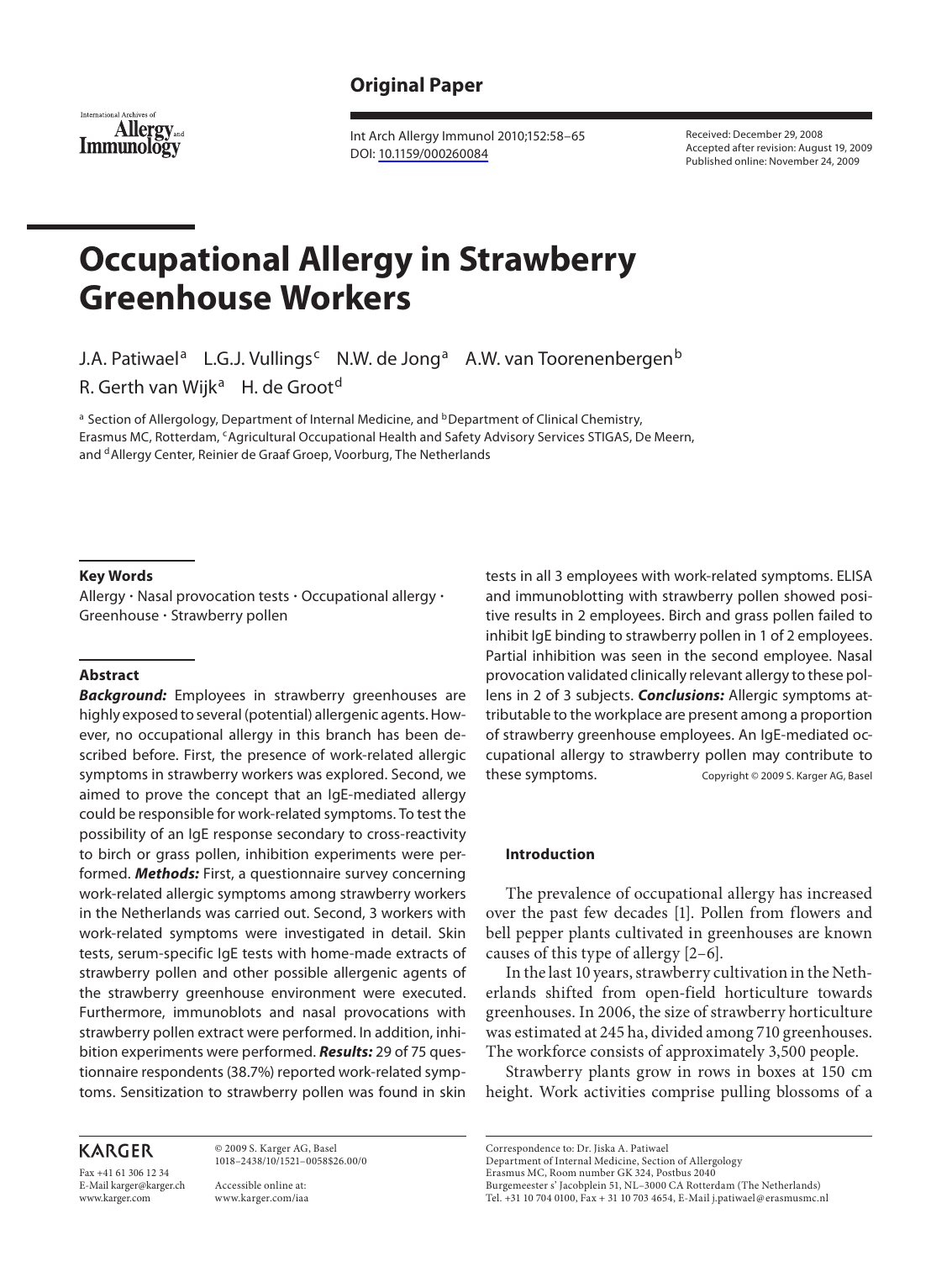plant towards the pathway to improve exposure to light and to facilitate harvesting. These activities take place from April to June and from October to December. While performing these particular activities, large amounts of pollen are released. Though bumblebees and honeybees used for pollination reduce exposure [7] , workers are likely to inhale a substantial amount of pollen. Employees are also exposed to the predatory mite *Amblyseius cucumeris* , which serves as biological pest control agent [4]. Furthermore, greenhouse humidity favors exposure to moulds, such as *Botrytis cinerea* [4, 8] .

 Despite potential allergen exposure, no occupational allergy in this branch of horticulture has been described before.

 As some strawberry greenhouse workers reported symptoms suggestive of an occupational allergy to their occupational physician, an investigation of these symptoms and possible causes was carried out. First, we tried to estimate the prevalence of work-related symptoms in strawberry greenhouses using questionnaires. Second, we aimed to prove the concept that an IgE-mediated allergy could be responsible for work-related symptoms. Therefore, we tried to assess an IgE response to strawberry pollen in a few selected employees. In addition, we used a nasal provocation test, the golden standard in the diagnosis of occupational rhinitis [9], to test the clinical relevance of sensitization to strawberry pollen.

 At this stage, we considered a positive challenge in a few patients would be sufficient to confirm the existence of a clinically relevant allergy. To test the possibility of an IgE response secondary to cross-reactivity to birch or grass pollen, additional inhibition experiments were performed. Confirmation of a new IgE-mediated allergy to strawberry pollen would be the starting point of future research to the contribution of this allergy to work-related symptoms.

# **Material and Methods**

#### *Questionnaire*

 A questionnaire survey was conducted among strawberry greenhouse employees in Brabant, a region in the south of the Netherlands, from October until December 2004. Strawberry growers from a list of addresses were contacted at random by telephone by trained personnel and asked to participate in the study. When an owner agreed upon participation, he or she was asked to record the number of employees enlisted who mastered the Dutch language. Subsequently, the questionnaires were sent by surface mail and distributed by the owners among all potential participants. In an attached letter, the aim of the study was explained, employees were asked for participation, and instructions were given on how to fill in the questionnaire. A response envelope was enclosed to return the questionnaire afterwards. The contents of the self-administered questionnaires were derived from an authorized practice guideline 'management of workers with asthma or COPD' issued by the Netherlands Society of Occupational Medicine [10] and supplemented with strawberry cultivation-specific questions. Questions concerned gender, age, smoking habit, job (characteristics), work history, symptoms at work, atopic symptoms, (chronic) airway symptoms, and family history of atopy. Symptoms present after occupational exposure comprised the following categories: itching, redness and swelling of the skin, rhinitis (sneezing/rhinorrhea/itching/obstruction), conjunctivitis (redness/itching/watery eyes), and asthma (wheezing/coughing/sputum/shortness of breath). Symptoms or exacerbation of symptoms during work were assumed to be related to work. Furthermore, regression upon homecoming, on weekends and holidays were considered to strengthen the possible relation with work. Confidentiality was maintained.

#### *Statistical Analysis*

 Data were saved and handled statistically using Statistix for Windows, version 8.0 (Microsoft, The Netherlands). In statistical analysis, differences between continuous variables were tested with the unpaired Student's t test. Differences between frequencies of categorical variables were tested with the  $\chi^2$  test. The significance level  $\alpha$  was 0.05.

 In the second part of the study, 3 strawberry greenhouse employees, selected by the occupational physician because of a strongly suggestive history of an occupational allergy, were studied in detail. These 3 employees were included because of symptoms of rhinitis (i.e., nasal blockage, sneezing and watery discharge) during work and regression of these symptoms while being away from work. The medical history of these employees was recorded and allergy tests were performed.

#### *Medical History*

 Patient A, a 46-year-old female joint owner of a strawberry greenhouse, with a history of respiratory symptoms after contact with dogs, was referred with work-related rhinoconjunctivitis, asthma and itchiness of the air-exposed skin. She had been performing production activities in the greenhouse since 1994, but because of the aforementioned symptoms she discontinued her occupation from 1998 until 2004. After returning to work, she switched to cleaning up the office and canteen while wearing a mask. The symptoms subsided and she scarcely needed antiallergic medication.

 Patient B, a 52-year-old female employee, has been performing production activities since 1999. In 2003, she developed rhinoconjunctivitis on working days and itchiness of the skin upon contact with a strawberry plant. Symptoms partially improved when using antihistamines, which she obtained from the drugstore. Additionally, she mentioned oral allergy when eating strawberries and mild conjunctivitis due to grass.

 Patient C, a 50-year-old-woman who has been an employee since 1993, presented with an 8-year history of work-related rhinoconjunctivitis, red itchy macula of air-exposed skin and rarely symptoms of coughing at work, but no dyspnea. Treatment with antihistamine tablets, prescribed by her family doctor, gave no clear improvement.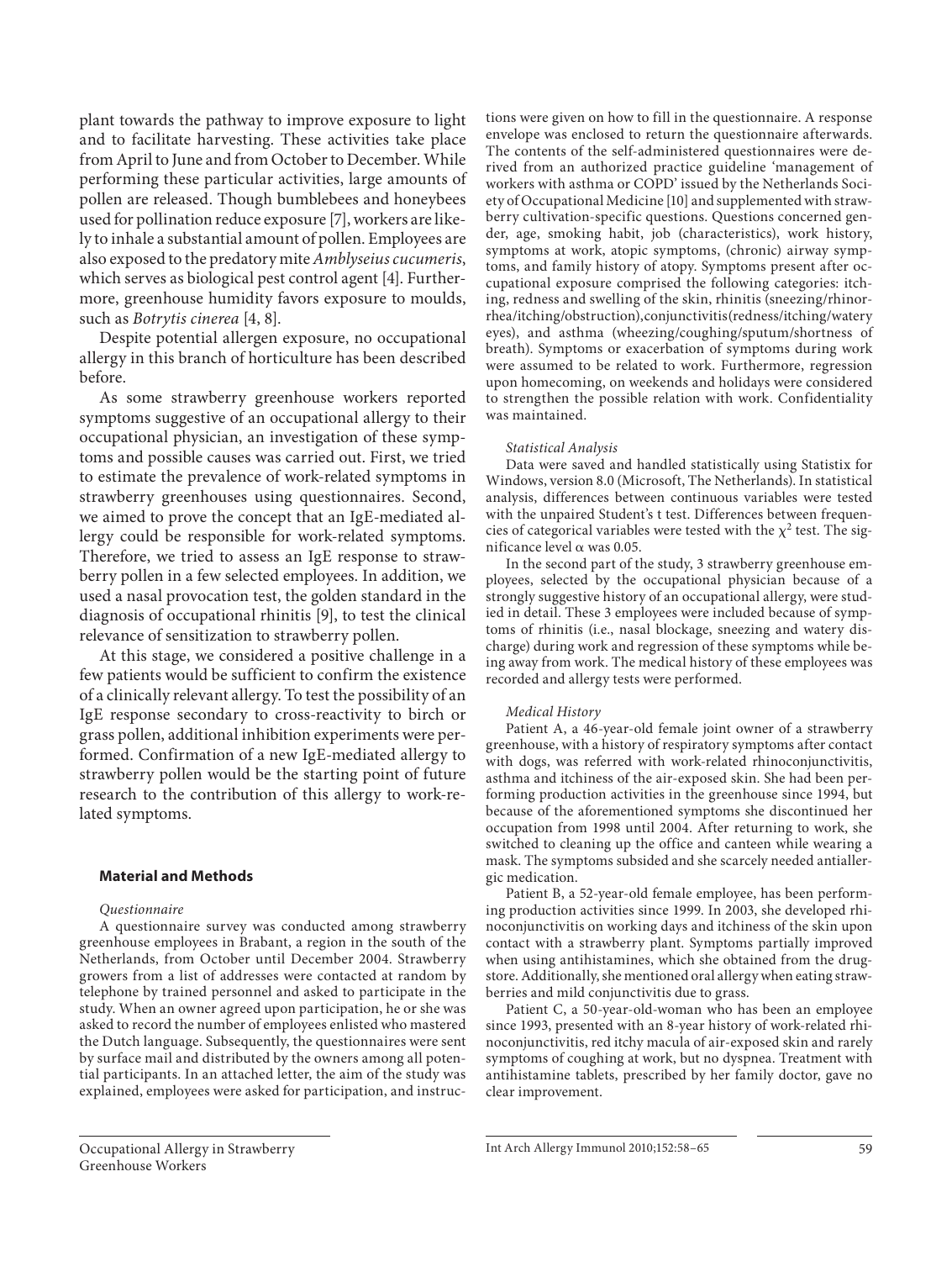Both patient B and C mentioned having work-related symptoms during periods of pulling blossoms, i.e. from April to June and from October to December.

 *Allergy Tests* 

## Skin Tests

 Skin tests were carried out according to international guidelines [11, 12] and performed by skilled allergy nurses. Test results were scanned with a standard scanning device and the wheal size in square millimeters was calculated by a software application [13]. Skin reactivity was expressed as the ratio between allergen and histamine wheal size (histamine-equivalent wheal size). Histamine-equivalent wheal size  $>0.22$  in skin prick test (SPT) and  $>0.55$  in intracutaneous test was regarded as positive. This classification is a modification of the grading system described by Niemeijer et al. [14]. In addition, reactions were expressed in mean wheal diameter (adding the longest diameter to the orthogonal diameter and dividing it by 2). A diameter of 3 mm or more was considered positive [15]. The skin test had to be positive using both methods.

## Allergen Extracts

 Pollen from strawberry plants were collected in a greenhouse, and since this activity was highly labor-intensive, the essential material was collected on several occasions. Strawberry pollen extracts were made in phosphate-buffered saline (PBS), pH 7.4, containing 0.03% human serum albumin and 0.5% phenol [2] . To prepare strawberry juice, strawberries were homogenized in a food processor, the slurry was filtered, and the fluid was subsequently passed through a 0.22- $\mu$ m filter (Millex GS, Millipore, The Netherlands). Protein concentrations were determined by the method of Watanabe et al. [16]. The concentrations of the strawberry pollen extract and strawberry juice were 0.25 and 1.1 g/l, respectively.

 Predatory mites *(A. cucumeris)* were kindly supplied by Koppert Biological Systems (Berkel en Rodenrijs, The Netherlands) and extracted according to Groenewoud et al. [4]. Appropriate aliquots were stored at -20°C, defrosted 1 h before skin test and mixed. Protein concentration was 1.05 g/l. All home-made extracts were skin prick tested.

 In addition, skin tests were performed with *B. cinerea* (SPT: SQ 412), 1 of the moulds found in greenhouses and with 6 common inhalant allergens (intracutaneous test) from ALK Abelló (Nieuwegein, The Netherlands). The common inhalant allergens comprised *Dermatophagoides pteronyssinus* , pollen from grass and birch, mugwort and animal dander (dog and cat). Dilution buffer served as a negative control, histamine chloride (10 mg/ml) as a positive control.

## Control Group

 Ten control subjects allergic to grass pollen (9 of whom were also allergic to birch pollen), who had never been in contact with strawberry plants, were skin tested with strawberry pollen extract to investigate possible nonspecific irritative reactions of the strawberry pollen extract or cross-reactivity of strawberry pollen with grass or birch pollen.

## *ELISA (Inhibition)*

 Allergen-specific IgE to strawberry pollen was determined by ELISA.

 100 mg strawberry pollen were incubated for 2 h at room temperature with 1 ml PBS. After 10 min centrifugation at 1,700 *g,* the supernatant was frozen at  $-20^{\circ}$ C. The protein content of this supernatant was 2.18 g/l. 0.1 ml of a 1/100 dilution of this extract in coating buffer (50 mM carbonate buffer, pH 9.5,  $0.1\%$  NaN<sub>3</sub>) was incubated in wells of a microtiter plate for 48 h at 4°C. After 3 washes with PBS, 0.05% Tween 20 (PBST), 0.1 ml of PBST, 1% bovine serum albumin, was added to each well. After 1 h incubation at room temperature, and 3 subsequent washes with PBST, 0.1 ml of the patient sera was added. After 2 h incubation at room temperature under rotation, and 3 subsequent washes with PBST, 0.1 ml alkaline phosphatase-labeled anti-IgE (BD Science San Diego, Calif., USA), diluted 1/1,000 in PBST, 1% bovine serum albumin, was added to each well. After 2 h incubation at room temperature under rotation, and 3 subsequent washes with PBST, 0.1 ml *p*-nitrophenyl phosphate substrate was added. After 2 h incubation in the dark, the absorbance was read at 405 nm. For ELISA-inhibition, birch pollen and *Dactylis glomerata* grass pollen (Allergon, Sweden) were extracted as described above for strawberry pollen. The protein content of these extracts was 0.69 and 0.71 g/l, respectively. For inhibition of the strawberry pollen ELISA, the 3 extracts were diluted in PBST to a final concentration of 0.1 g/l. 0.05 ml of these extracts was incubated for 90 min under continuous rotation at room temperature with 0.05 ml serum; 0.1 ml of this mixture was tested in the strawberry pollen ELISA as described above.

 Ten sera with diverse levels of IgE against birch and/or grass pollen (as determined by CAP-RAST) were also tested in the strawberry pollen ELISA. A number of wells of the microtiter plate were not coated with strawberry pollen extract but with birch pollen extract. These wells were incubated with serial dilutions of a serum with a known level of specific IgE against birch pollen, quantitated by the Immuno CAP system. This dilution curve was used as standard curve, and made it possible to convert the ELISA signals into kilo-units per liter.

## *RAST*

 Allergen-specific IgE to *A. cucumeris* was determined by RAST by use of agarose beads as allergen support, with a modification of the procedure described previously [17] .

#### *CAP-RAST*

 Total IgE and specific IgE to common inhalant allergens, *B. cinerea* and strawberry juice were determined by the Immuno-CAP system (Phadia, Uppsala, Sweden).

#### *Immunoblotting*

 Immunoblotting with strawberry pollen extract (100 mg extracted/ml PBS) was performed with a modification of the procedure as described previously [17] . Bound IgE was visualized with alkaline phosphatase-labeled anti-human IgE antibodies (BD Science, San Diego, Calif., USA) and BCIP/NBT substrate (Sigma Biochemicals, Zwijndrecht, The Netherlands).

 For immunoblot inhibition, 4-fold dilutions of serum of both patients B and C in PBS were mixed with an equal volume of the pollen extracts that we used in ELISA (i.e., strawberry pollen, birch pollen and grass pollen), diluted in PBS to a final concentration of 0.1 g/l. Diluted sera were incubated for 90 min at room temperature under continuous rotation. Subsequent immunoblotting was performed as described above.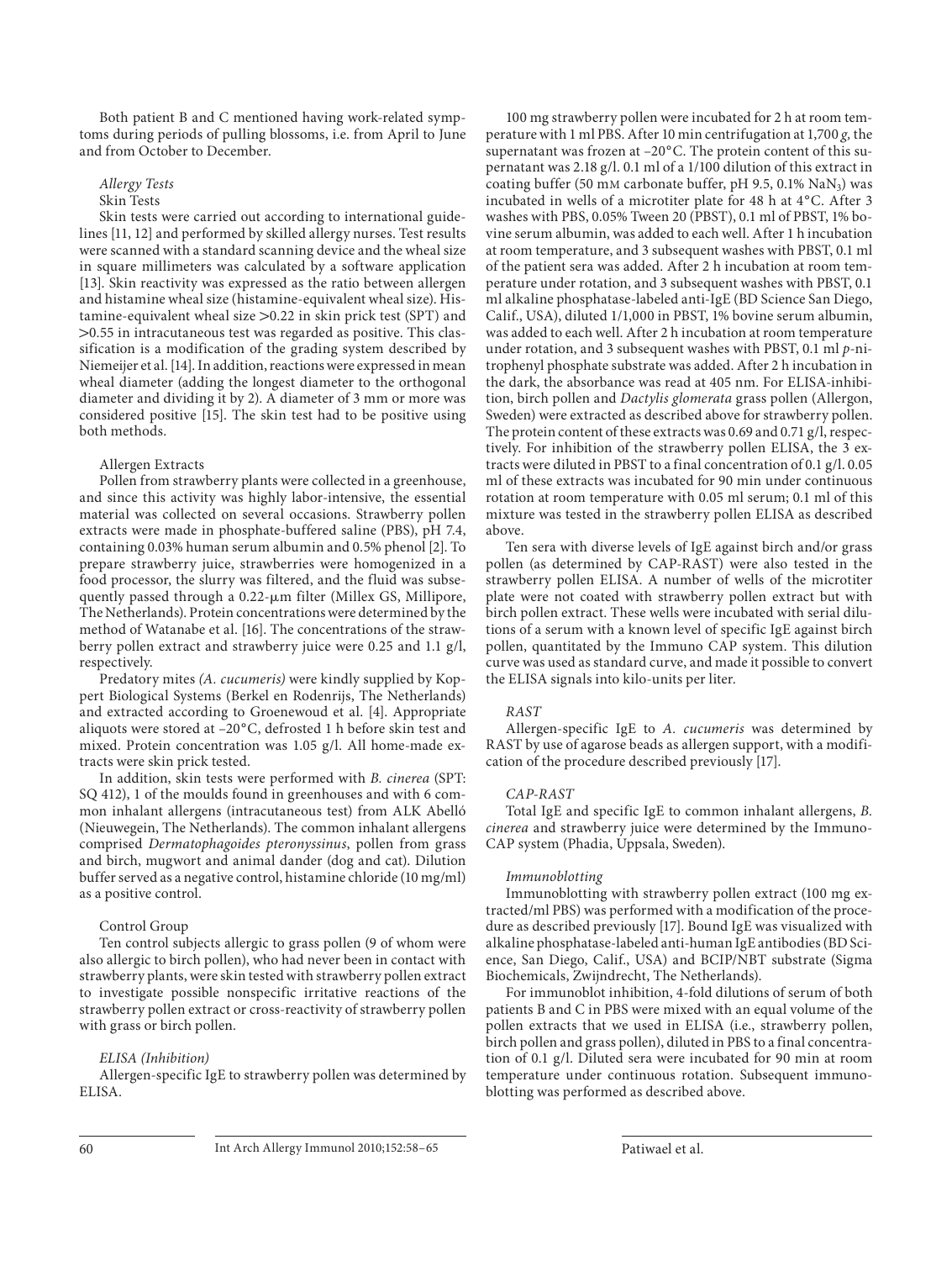#### *Nasal Provocation with Strawberry Pollen Extract*

 To determine the clinical relevance of sensitization to strawberry pollen, nasal provocations with strawberry pollen were performed as described by de Graaf in 't Veld [18] . Medication for rhinitis was withdrawn: nasal corticosteroids 3 weeks and antihistamines 3 days before the provocation. Nasal provocations were performed with 8 increasing doses of strawberry pollen extract (0.0000001–1%) at 10-min intervals after sham challenge with PBS containing human serum albumin 0.03% and benzalkonium chloride 0.05% (ALK Abelló). The strawberry pollen extract was sprayed into each nostril with a nasal pump spray delivering a fixed dose of 0.125 ml solution. The nasal response was measured 10 min after each step in the challenge by a symptom score according to Lebel et al [19]. This scoring system was graded in points and the total score ranged from 0 to 11 points. The various items were scored in the following manner: sneezing (0–2 times sneezing: 0 points;  $3-4$  times sneezing: 1 point;  $>5$  times sneezing: 3 points), rhinorrhea (anterior rhinorrhea: 1 point; posterior rhinorrhea: 1 point; both anterior and posterior rhinorrhea: 2 points), difficulty in breathing (difficulty in breathing: 1 point; 1 blocked nostril: 2 points; both nostrils blocked: 3 points), and pruritus of nose (1 point), palate or ear (1 point) and conjunctivitis (1 point).

A score  $\geq$  3 (progressive) above PBS provocation was considered positive.

 Three nonatopic volunteers, who had never been in contact with strawberry plants, were challenged intranasally with strawberry pollen extract to rule out an irritative reaction.

# **Results**

#### *Questionnaire*

Population Characteristics

 13/19 approached greenhouses (68%) agreed to participate. Reasons for refusal were lack of interest and absence of work-related symptoms. With 75/149 dispatched questionnaires returned, the response rate was 50.3%. Fifty-two of these subjects (69.3%) were female and the mean age was 43.7 years (range 13–74). The majority (80%) of workers was engaged as employee and the mean duration of employment was 8.6 years, with a mean working week of 24 h. Twenty-nine of 75 respondents (38.7%) reported 1 or more symptoms attributable to the workplace. Population characteristics between this group and the group without these symptoms were not significantly different, except for the mean hours of work per week, which were 17.3 and 28.4 h, respectively ( $p < 0.001$ ).

Presence of Work-Related Allergic Symptoms

 Work-related symptoms consisted of rhinitis (30.7%), conjunctivitis (23.3%), asthma (4.2%) or skin symptoms (16.7%). 77.8% noted an improvement while being away from work. As a possible cause of symptoms, the strawberry plant, strawberry pollen, sulfur, or biological control agents were mentioned by the respondents. Pulling blossoms of a strawberry plant towards the pathway and picking strawberries were 2 of the activities held responsible for symptoms.

Determinants of Work-Related Allergic Symptoms

 The variables seasonal or perennial rhinoconjunctivitis were statistically associated with work-related symptoms ( $p < 0.001$ ). Smoking, (chronic) airway symptoms, family history of atopy, on the other hand, were not significantly associated with work-related symptoms.

# *Skin Tests*

 All 3 employees who were studied in detail in the second part of the investigation showed positive reactions in SPTs with home-made strawberry pollen extract. Histamine-equivalent wheal size and mean wheal diameter were 1.54, 0.33, and 1.62 and 9, 5, and 8 mm in patient A, B, and C, respectively. SPTs with strawberry pollen were negative in all control subjects.

#### *ELISA and Immunoblotting*

 Strawberry pollen-specific IgE could be demonstrated by ELISA in 2 cases (patients B and C) ( $fig. 1$ ). Nine of 10 sera with diverse levels of IgE against birch and/or grass pollen (range 0.1–96.9 kU/l in the grass pollen CAP-RAST, range 0.1–54.9 kU/l in the birch pollen CAP-RAST) scored less than 0.35 kU/l in the strawberry pollen ELISA; 1 serum with  $\leq 0.1$  kU/l IgE against grass pollen, 7.08 kU/l against birch pollen and a total IgE of 71 kU/l scored 0.50 kU/l in the strawberry pollen ELISA. When quantifying the ELISA measurements, sera of patients A, B, and C were found to contain, respectively,  $< 0.10, 1.21$ and 6.67 kU/l of specific IgE against strawberry pollen. The sera of patient B and C revealed a positive IgE response to strawberry pollen in immunoblotting with molecular weight bands between 18 and 50 kDa (fig. 2). ELI-SA and immunobotting were negative in the control sera  $(fig. 1, 2, respectively).$ 

*ELISA Inhibition* (fig. 3). IgE binding to strawberry pollen in serum from both patients B and C could almost completely be inhibited by preincubation with strawberry pollen extract. In serum from patient C, no inhibition was observed after preincubation with grass or birch pollen, whereas preincubation of serum from patient B with grass and birch pollen extract gave more than 50% inhibition of IgE binding.

*Immunoblot Inhibition.* Whereas the IgE binding to serum of patient C could be completely inhibited after

Occupational Allergy in Strawberry Greenhouse Workers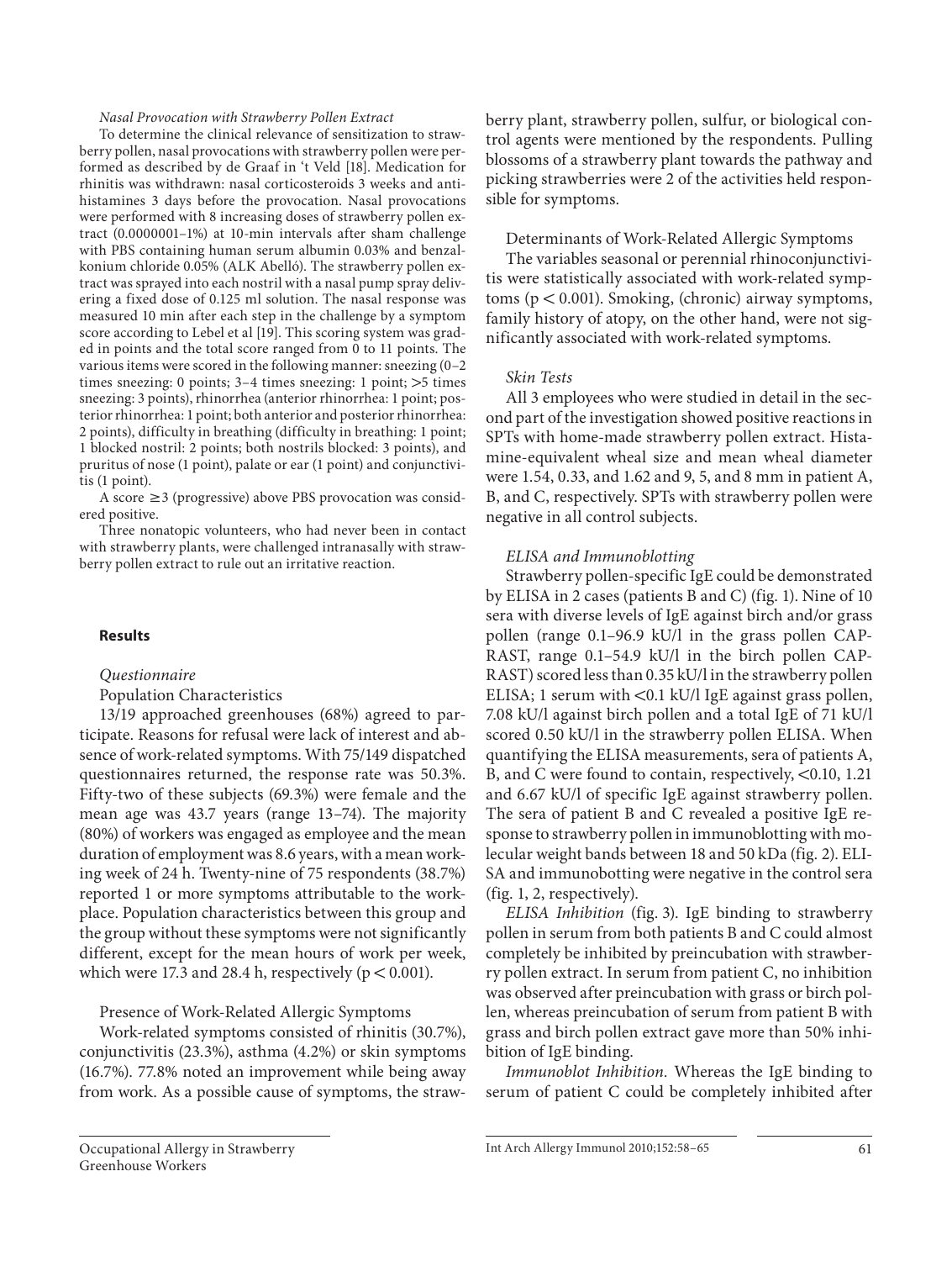





**Fig. 2.** Immunoblotting with strawberry pollen extract. Molecular weight bands are shown to the left (kDa); lane 1: molecular weight standard; lane 2: serum of patient A (total IgE 17 kU/l); lane 3: serum of patient B (total IgE 187 kU/l); lane 4: serum of patient C (total IgE 670 kU/l); lanes 5–8: serum of 4 subjects without an occupational history in strawberry horticulture and with total IgE scores of 18, 153, 1,586, 1,670 kU/l in patient 5, 6, 7, 8, respectively.



**Fig. 3.** ELISA inhibition experiments. Inhibition experiments are shown from left to right in patient A–C, respectively. The sera were inhibited with PBS, strawberry pollen extract, birch pollen and grass pollen extract. The absorbance was read at 205 nm.

preincubation of this serum with strawberry pollen extract, no inhibition was seen after preincubation with grass and birch pollen extract (fig. 4). Immunoblot inhibition experiments with serum of patient B, which gave a rather weak binding in the strawberry immunoblot, were inconclusive (data not shown).

*Nasal Provocation.* Nasal provocation with strawberry pollen was positive in 2 employees (fig. 5; patients A and C). Symptoms during provocation were comparable with symptoms at work. Nasal allergen provocation was negative in 3 nonatopic volunteers (fig. 5; control  $1-3$ ).

 All 3 employees were atopic; 1 of the employees exhibited a positive IgE response to dog dander (patient A), whereas the other 2 employees were sensitized to grass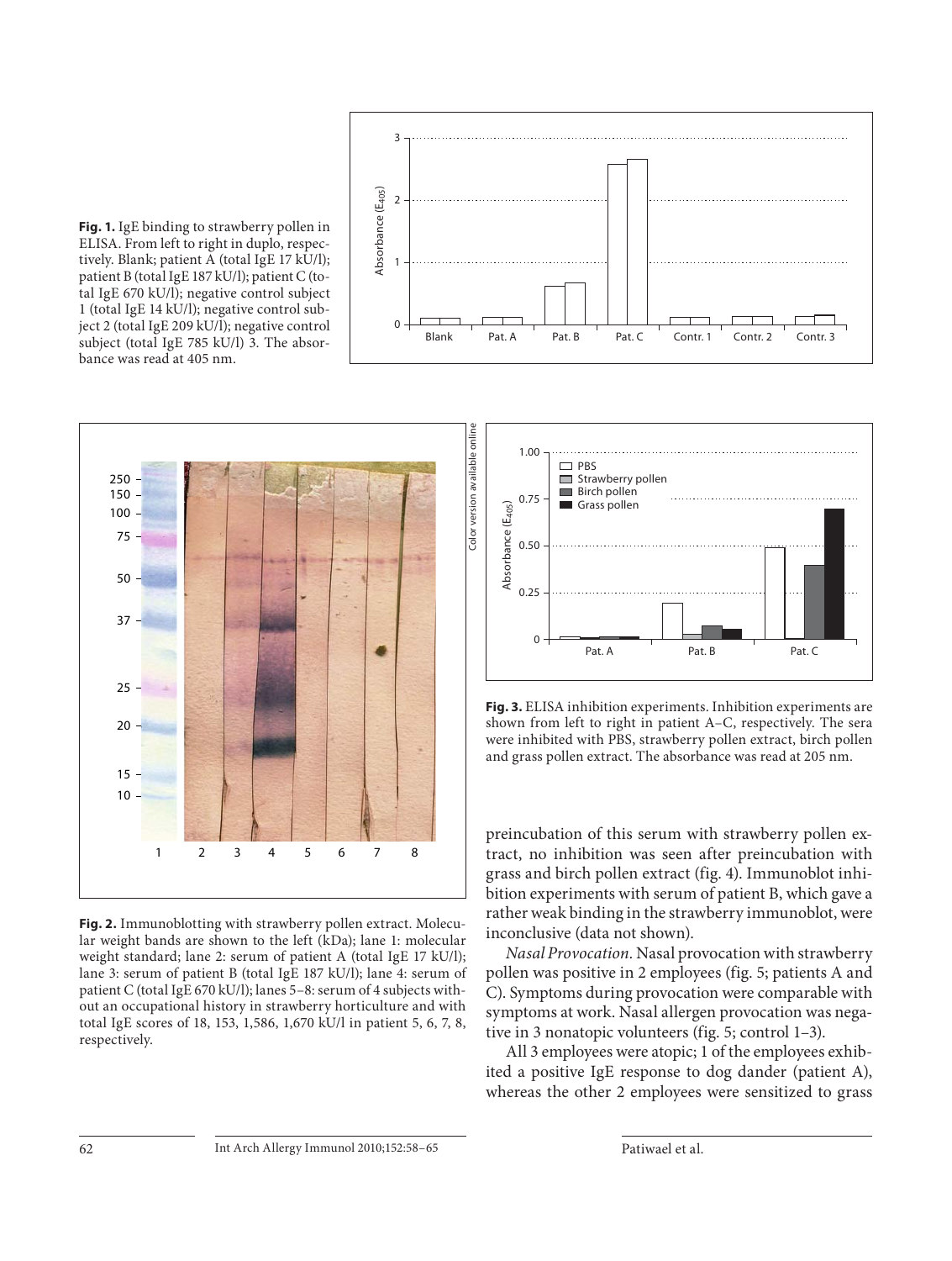

**Fig. 4.** Immunoblot inhibition experiment in patient C. Molecular weight bands are shown to the left (kDa); lane 1: PBS; lanes 2–4: serum from patient C with immunoblotting with strawberry extract after preincubation with PBS (2), strawberry pollen extract (3), birch pollen extract (4) and grass pollen extract (5), respectively. MWM = Molecular weight marker.

pollen (patient C) or to both grass and birch pollen (patient B). Additionally, patient B and C revealed a positive response to strawberry juice in both SPT and CAP-RAST (2.36 and 1.93 kU/l, respectively). No sensitization to *A. cucumeris* or *B. cinerea* was found.

# *Lung Function Tests*

 Spirometry and histamine bronchial challenge were performed in all 3 employees, and no bronchial obstruction or airway hyperresponsiveness was found.

# **Discussion**

 Due to a shift from open-field horticulture towards greenhouses, employees in strawberry horticulture are highly exposed to several (potential) allergenic agents



**Fig. 5.** The upper part shows the response to nasal provocation with increasing doses of strawberry pollen in patients A–C and the lower part shows the response of 3 nonatopic volunteers; control 1, 2 and 3. Eight increasing doses of strawberry pollen extract  $(10^{-7}$  to  $10^{0}$ ) were used.

[20]. However, besides 2 case-reports on contact urticaria in strawberry pickers [21, 22], no occupational allergy in this branch of crop-growing has been described before.

 The strawberry plant *(Fragaria ananassa)* is a member of the Rosaceae family. Allergic symptoms to another member of this family, i.e. rose (and its pollen), among villagers cultivating roses have been described by Demir et al. [23] . Food allergy to related fruits, for example apple and peach, is better known [24] .

 This study concerned the initial research phase regarding a possible occupational allergy in the strawberry greenhouse environment. It comprised two parts; first, the questionnaire survey demonstrated that work-related symptoms suggestive of an occupational allergy occur among employees. The allergy tests, especially the nasal provocation tests, in the second part of the study, showed that symptoms can be caused by a strawberry pollen allergy.

 Another research phase is required to determine disease prevalence and incidence by means of a larger crosssectional study and a longitudinal study among apprentices, and to demonstrate pollen in the air of the strawberry greenhouse environment.

 Although questionnaires concerning occupational (allergy and) asthma have not been validated yet [1, 25],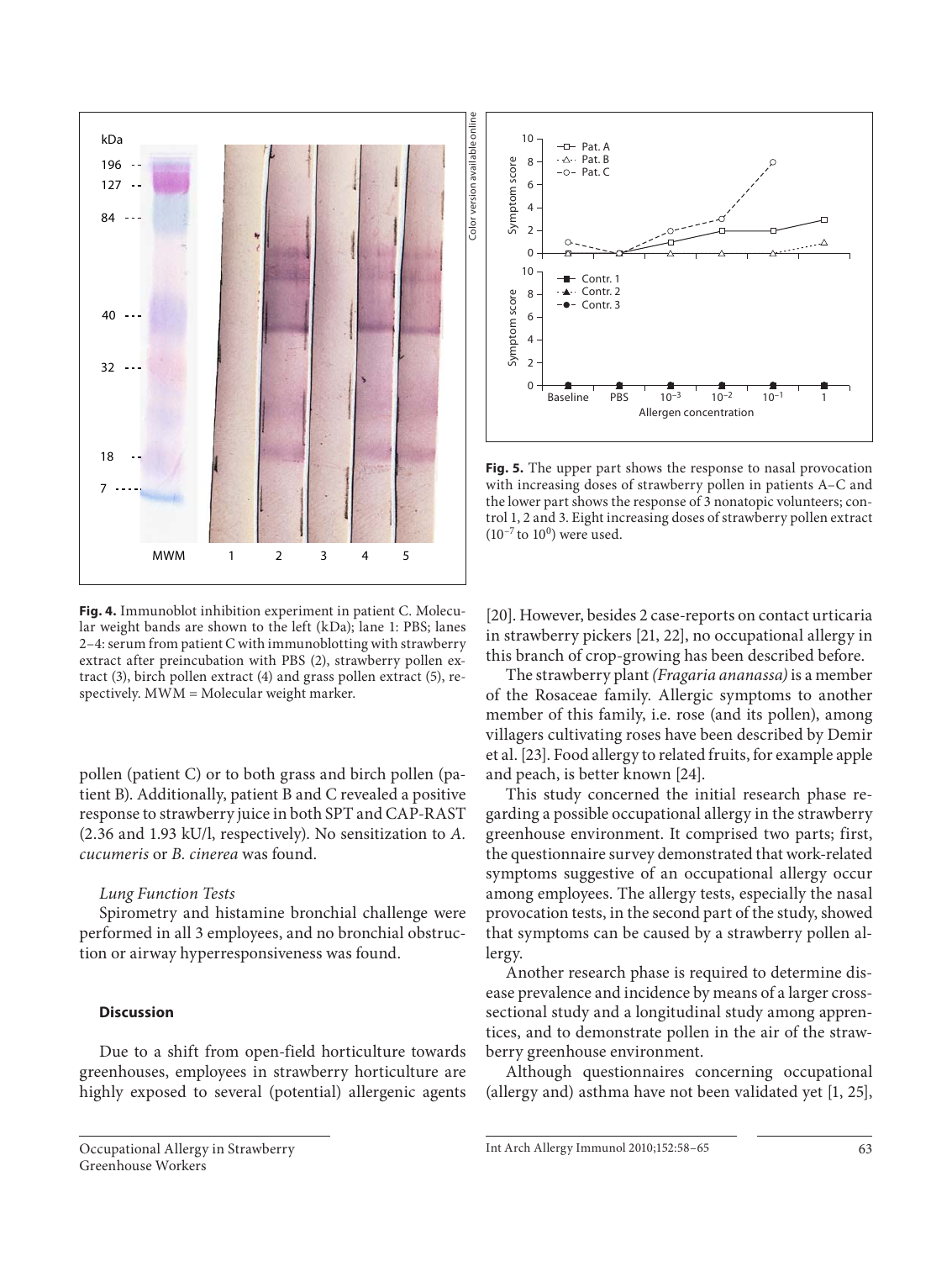questionnaires in general are a fundamental tool to determine health outcomes and exposure to external agents in epidemiologic studies [26] . In the epidemiological part of the study, 38.7% of respondents mentioned work-related allergic symptoms, and insight into the strawberry greenhouse environment with its possible allergenic agents was provided as well.

 Thus, the questionnaire shows that work-related allergic symptoms possibly due to an occupational allergy are present among strawberry greenhouse workers in the Netherlands. On the basis of these data, it is, however, not possible to estimate the true prevalence of these symptoms. First, the response rate of the questionnaire was 50.3%, and therefore nonresponse bias could have occurred. Not only the low response rate, but also the cross-sectional design of the study can cause selection bias. In contrast to a longitudinal study, symptoms can be underestimated [1]. Furthermore, the sensitivity of medical questionnaires (in general) is high, whereas the specificity is low and false-positive results can occur [1, 25, 27] .

 Symptoms of the upper airway system are more pronounced than complaints of the lower airway system. This matches with findings of earlier reports in the literature [3, 6, 28, 29]. A possible explanation for the finding that workers with symptoms work significantly less hours per week than those without is that the former group shortens the workweek to avoid exposure thereby reducing the symptoms. Further, atopic people have an increased risk of developing work-related symptoms while being exposed to high-molecular-weight antigens [3, 30]. The association between 'complaints of seasonal or perennial rhinoconjunctivitis' and work-related complaints supports this statement. However, occurrence of seasonal or perennial rhinoconjunctivitis does not differentiate between manifestation of atopy or work-related complaints, and therefore caution is required when drawing a conclusion from this finding.

 In the second part of the study, sensitization to strawberry pollen in all 3 strawberry greenhouse employees with work-related allergic symptoms was demonstrated with SPTs. Furthermore, ELISA and immunoblotting showed positive results in 2 out of 3 employees. Moreover, the intensity of the bands corresponded with the levels of specific IgE.

 Since none of the birch pollen-allergic and grass pollen-allergic control subjects showed a positive reaction in SPTs with strawberry pollen, irritative reactions were ruled out and cross-reactivity was considered unlikely. Furthermore, 9 of 10 sera with IgE against birch and/or grass pollen were negative in the strawberry pollen IgE ELISA; 1 serum was borderline positive.

 In patient C, neither the ELISA nor the immunoblot were inhibited by grass and or birch pollen, indicating that the sensitization to strawberry pollen in this specific patient was not caused by a sensitization to birch or grass pollen originally but that there is a true primary sensitization to the strawberry pollen. In patient B, the ELISA shows partial inhibition and partial cross-reactivity may be conceivable in this patient. Taken together, the experiments point at primary sensitization to strawberry pollen. This is also underlined by the absence of skin reactions to strawberry pollen in control subjects sensitized to birch or grass pollen and by the absence of IgE binding to strawberry pollen in sera with IgE against birch/and or grass pollen. On the other hand, partial cross-reactivity with other pollens in some subjects might be possible.

 The intra- and interindividual differences in different allergy tests could possibly be partly explained by the fact that standardized strawberry extracts were not available. Pollens from flowers of strawberry plants were obtained from a greenhouse on several occasions. During 1 of these visits, collecting pollen for subsequent testing was hampered by the fact that climate conditions in the greenhouse were suboptimal, i.e., greenhouse temperature was below normal and humidity was high.

 Measurements of airborne pollen were not performed. Symptoms were, however, specifically mentioned during periods with pollen release, i.e. from April to June and from October to December.

 Two patients in our study exhibited positive IgE responses to strawberry juice, and this sensitization was clinically relevant in 1 patient, as she mentioned symptoms of oral allergy while eating strawberries (patient B). The same patient was also sensitized to birch pollen. Musidlowska-Persson et al. [31] described homology between Bet v 1 and Fra a 1 allergen in strawberry juice. Since no RAST inhibition experiment with Bet v 1 and strawberry juice was performed, cross-reactivity between birch pollen and strawberry juice cannot be ruled out in this particular patient.

 Because of the differences in sensitization route, an inhalation allergy presumably leads to a different sensitization pattern than food allergic reactions [3, 17]. Corecognition between strawberry pollen and strawberry juice is, however, conceivable. Zuidmeer et al. [32] demonstrated that strawberry also contains allergens with high molecular weights (20–28, 40–80 kDa).